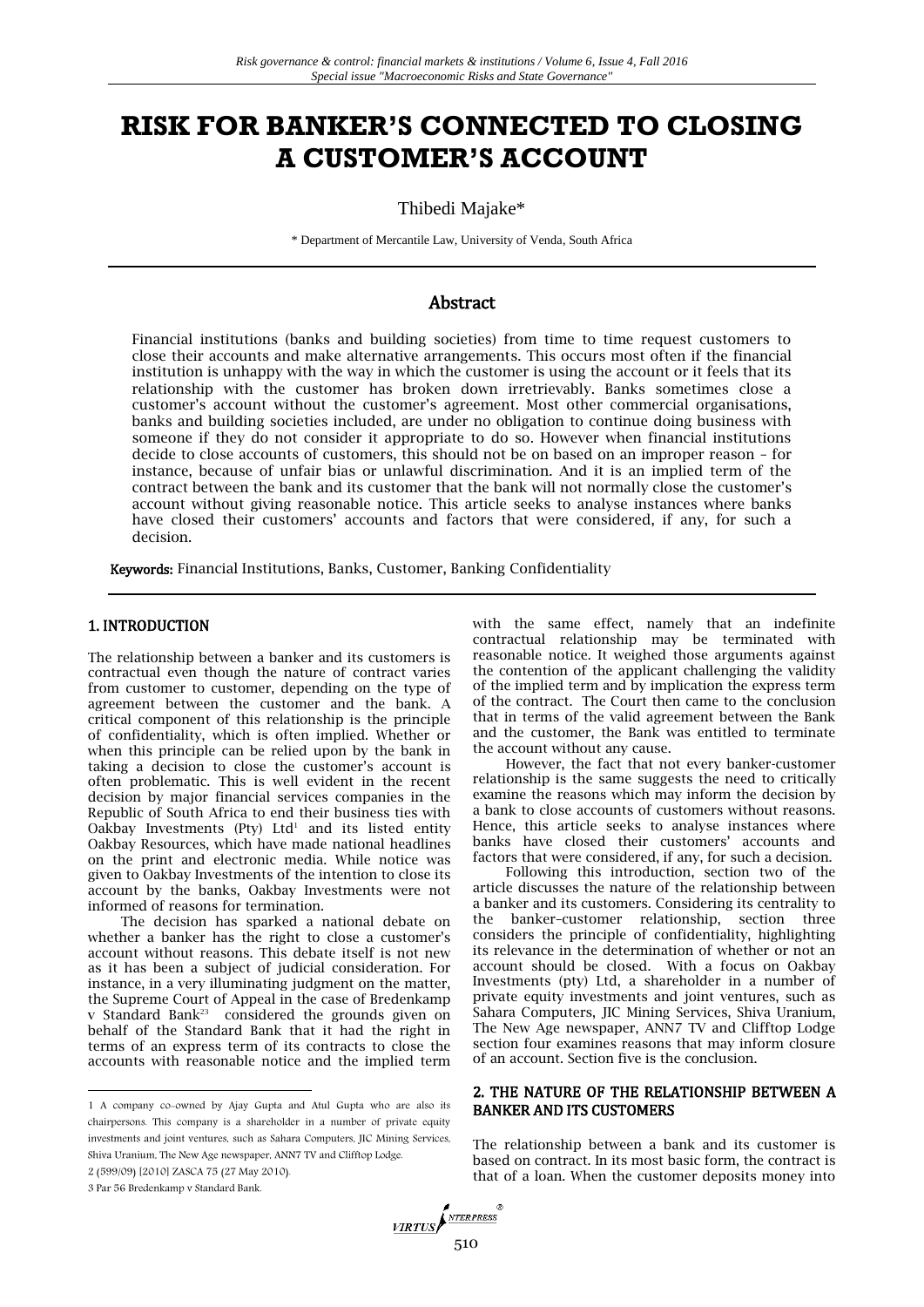his current account, he makes a loan to the bank, which is then repayable on demand (that is when the customer withdraws the money from the account, writes out cheques drawn on the account or makes electronic transfers from the  $account)^4$ .

Moseneke AJ, (as he was then), in Standard Bank of SA Ltd v ABSA Bank Ltd and another<sup>5</sup>, discussing the relationship between the bank and its customers, said the following: "[T]o typify the relationship between a bank and its customer as one of agency is to simplify and perhaps to trivialise an inherently and conspicuously complex collection of juristic relationships which exist between a banker and its customer. The relationship between a banker and its customer has been described variously in judicial dicta in the past hundred years or so. This relationship has sometimes been described as one between debtor and creditor in that, as a customer deposits money, such money becomes the property of the bank subject to the obligation by the bank to honour validly drawn cheques by the customer. This relationship has sometimes been characterised as one in which the customer of the bank retains 'a special property or interest in the money deposited, although the customer is no longer the owner thereof'."

Acting justice Moseneke further added that "[t]he relationship between the bank and its customer is one which is sui generis it is a collection of a number of complex juristic relationships which tend to vary from customer to customer, depending on the specific agreement which has been entered into between the customer and the bank. Naturally such relationship would exhibit in varying degrees certain features which have been recognised both in our common law as well as in various judicial dicta. However in any given case the proper course to take is not to apply a rigid and preexisting characterisation of the customer-banker legal relationship, but to examine the specific legal nexus which exists between a particular banker and its customer. Indeed, some such relationships would have strong features of a principal and an agent; sometimes characteristics of a loan for consumption; and indeed sometimes such relationship is…one between a debtor and a creditor and very often the relationship would be a collection of features of each of these legal institutions I have referred to". The court consequently was not persuaded by the argument that the only way to characterise or typify the relationship between a banker and its customer is by resorting to agency.

# 3. THE DUTY OF CONFIDENTIALITY BY THE BANK

Confidentiality (in the sense of secrecy) has been recognised as a fundamental pillar of the banker– customer relationship, existing as an implied term in the banker–customer contract, since 1924 in the leading English decision of the Court of Appeal of Tournier v National Provincial and Union Bank of England (1924)<sup>6</sup>.

The court in the Tournier case had an opportunity to lay down a legal obligation of confidentiality between the banker and customer. Confidentiality became

recognised as being 'at the heart of the banker– customer relationship', existing as an implied term of the banker–customer contract. A majority of the Court of Appeal was of the view that the duty of confidentiality attached to information gained through the banker–customer relationship and therefore included information gained from sources beyond the customer's account. Thus, in Tournier itself, the duty extended to the disclosure of information gained through inquiries made of a fellow bank concerning the identity of the drawer of the cheque<sup>7</sup>.

Bankes LJ, who delivered the leading judgment in the Tournier case, referred to what are the limits, and what are the qualifications of the contractual duty of secrecy implied in the relation of banker and customer'<sup>8</sup> . These limits or qualification are not justifications for a breach but rather situations where the duty itself does not apply<sup>9</sup>.

These qualifications were classified under four heads: where disclosure is made under compulsion by law<sup>10</sup>; where there is a duty to the public to disclose<sup>11</sup>; where the interests of the bank require disclosure<sup>12</sup>; and, finally, where the disclosure is made by the express or implied consent of the customer<sup>13</sup>. Thus it was recognised that a duty of confidentiality existed as an implied term of the contract between banker and customer but that it was not absolute and was subject to these qualifications $14$ .

Commenting on the decisions of the various financial institutions to terminate their business relationships with Oakbay Investments, the Banking Association of South Africa (BASA) issued a statement that the decisions were "taken separately and independently" and further said that it was incumbent on BASA to make the following point in order to stop such speculation: each bank's respective action was taken "with total respect for customer confidentiality and all relevant regulations".

Background to the ending of business ties between the financial services and the Guptas' Oakbay Investments and its listed entity Oakbay Resources.

Oakbay Investments (Pty) Ltd<sup>15</sup>, a private company, which is a shareholder in a number of private equity investments and joint ventures, such as Sahara Computers, JIC Mining Services, Shiva Uranium, The New Age newspaper, ANN7 TV and Clifftop Lodge<sup>16</sup>.

-

10 Section 69 National Credit Act 34 of 2005; s 33 South African Reserve Bank Act 90 of 1989; s 236 (4) Criminal Procedure Act 51 of 1977.

<sup>1</sup> 4 See Kearney NO v Standard Bank of South Africa Ltd [1961] 2 SA 647 (T).

<sup>5</sup> 1995 (2) SA 740 (T) at 746G-747E.

<sup>6</sup> [1924] 1 KB 461. See Robert Stokes (2011) The Genesis of Banking Confidentiality, The Journal of

Legal History, Vol.32 (3), 279-294, for an illuminating discussion of the duty of confidentiality by bank and judgment of Tournier and National Provincial and Union Bank of England.

<sup>7</sup> ibid p.281.

<sup>8</sup> [1924] 1 KB, at 471 – 472 ibid p.282.

<sup>9</sup> Roy Goode, 'Banker's Duty of Confidentiality' [1989] Journal of Business Law 269 at 270.

<sup>11</sup> Danger to the State or public duty (Tournier case) Robert Stokes p.282.

<sup>12</sup> The situation where the bank issuing for an overdraft - ibid p.282.

<sup>13</sup> Where the customer authorises a reference to his banker - ibid.

<sup>14</sup> ibid p.282.

<sup>15</sup> Ajay and Atul Gupta (the Guptas) are co-founders and chairpersons of Oakbay Investments.

<sup>16</sup> The Guptas are currently at the centre of an African National Congress investigation to determine whether they influence who President Zuma appoints to key government positions to ensure business deals are structured around their businesses, what is termed "state capture". State capture is a type of systematic political corruption in which private interests significantly influence a state's decision-making processes to their own advantage through unobvious channels, that may not be illegal – Wikipedia.

Responding to the ANC investigation Oakbay Investments said: "We welcome this process, which should ultimately allow the truth to be recognised and end this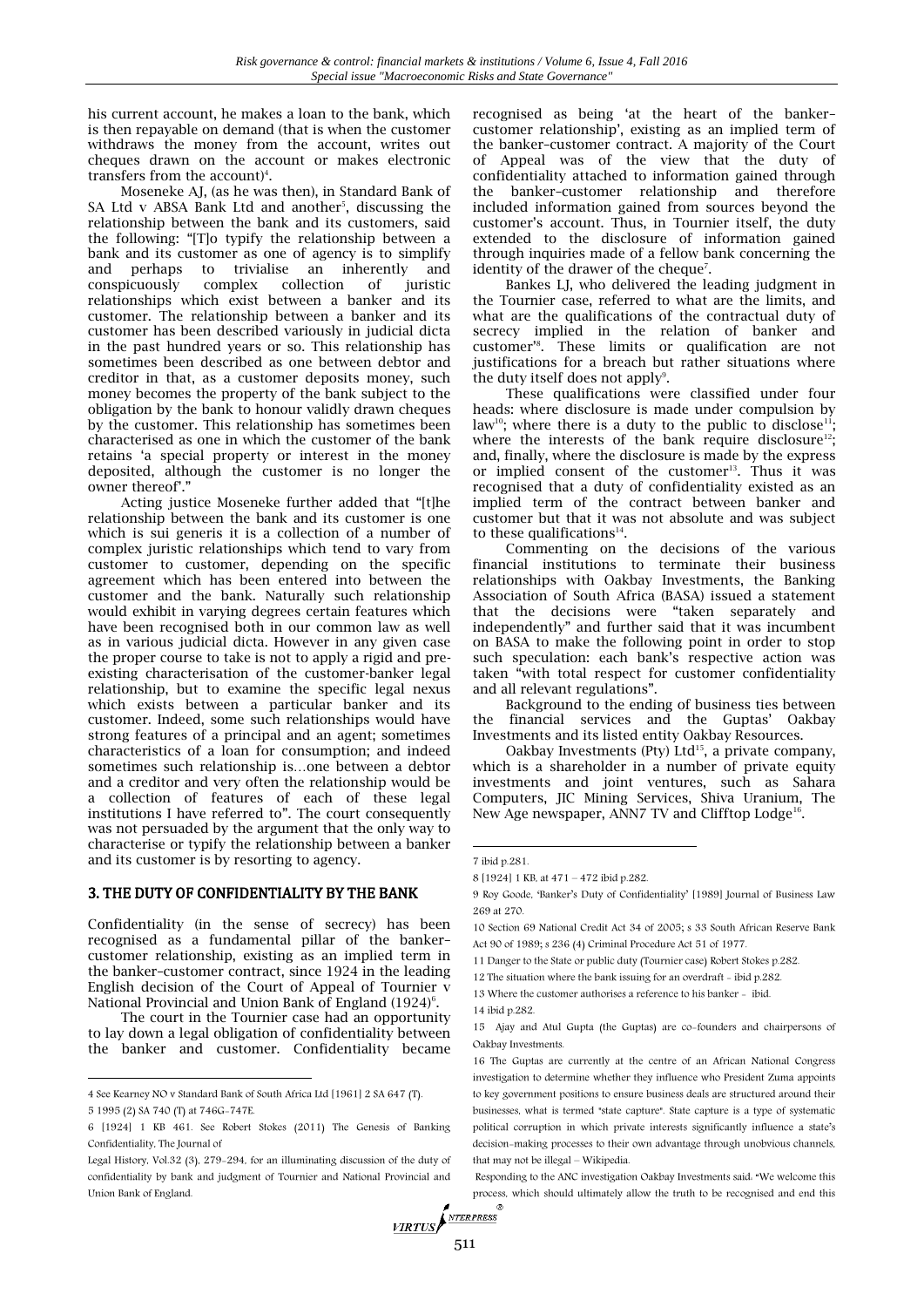During April 2016, First National Bank joined Barclays Africa, which runs South Africa's biggest retail bank, Absa, Sasfin Capital and auditing firm, KPMG, in severing ties with Oakbay Investments and its listed entity. KPMG ended its auditing services to Oakbay Resources on the 29 March 2016 and Sasfin Capital withdrew its corporate advisory services and as JSE sponsor to Oakbay Resources from 1 June 2016. In December 2015, Oakbay Investments received a notification of termination of their accounts from Absa. This notification of termination by Absa remained confidential for over three months until "a couple of days ago", that is, when the other financial services companies made public their similar intentions to terminate their accounts<sup>17</sup>. At the time of Oakbay's listing on the JSE in November 2014, Absa was Oakbay's banker.

According to a statement from the JSE, its listings requirements prescribe that companies must appoint a sponsor within 30 business days after the effective resignation of a sponsor. Listed companies need the services of an auditor when they issue their annual financial statement once per annum and in certain cases for interim and provisional financial statements. Companies must ensure that they have an appointed accredited auditor to perform these functions at all the relevant times.

# 3.1 Reasons for termination of the business ties with Oakbay Investments by the various commercial organisations

#### 3.1.1. KPMG

KPMG was the auditor for all Gupta-owned and Guptacontrolled businesses and performed a variety of other services for the Guptas<sup>18</sup>. In an internal email circulated to staff and partners, KPMG Southern Africa CEO Mr. Trevor Hoole said that they had no audit reason in support of the decision $19$ . "The recent media and political interest in the Gupta family, together with comments and questions from various stakeholders … has required us to evaluate the continued provision of our services to this group," Mr. Hoole said.

He further said that "we have decided that we should terminate our relationship with the group immediately. I can assure you that this decision was not taken lightly, but in our view the association risk is too great for us to continue. It is with heavy hearts that we have reached our conclusion, and there will clearly be financial and potentially other consequences to this, but we view them as justifiable."

Before making the decision, KPMG is reported having consulted extensively with local regulators, customers, analysts, internally and with its executive committee and policy board.

1

Oakbay Investments however, said in a note to the JSE on Tuesday 5 April 2016: "The reason for KPMG's resignation is solely based on their assessed association risk and KPMG have indicated that there is no audit reason for their resignation…"

#### 3.1.2. First National Bank (FNB)

According to a statement in "The New Age" a newspaper owned by the Guptas', the chief executive officer of Oakbay Investments, Mr. Nazeema Howa called on Mr. Jacques Celliers: CEO of FNB to explain why the bank closed the company's accounts. Mr. Howa said that Oakbay Investments received no reason justifying FNB's actions. He went on to question the timing of FNB's actions. This comes after about three months after Barclays Africa Group's Absa unit did the same thing. "We find the timing of FNB's decision staggering given Oakbay's accounts are in excellent financial health and we have been a loyal and profitable customer for many years." the statement added.

FNB Risk's Manager Mr. Nainesh Desai said "First National Bank ("FNB") can confirm that it has no banking account with Oakbay Investments (Pty) Ltd. We can further confirm that we have given notice to close various banking accounts of entities that may be associated with Oakbay Investments (Pty) Ltd. Due to the confidential nature of our customer relationships, FNB is not in a position to provide any further details."

# 3.1.3. Sasfin Capital

Investment bank Sasfin issued a statement saying that it [had decided to cut links with Gupta mining firm](http://ewn.co.za/2016/04/04/Corporate-South-Africa-turns-its-back-on-Zuma-friends)  [Oakbay Resources](http://ewn.co.za/2016/04/04/Corporate-South-Africa-turns-its-back-on-Zuma-friends) and Energy in March 2016, two days after a newspaper suggested they may have had a hand in President Zuma's sacking of Finance Minister Nhlanhla Nene in December 2015. Sasfin's relationship with Oakbay will formally end on 1 June, a Sasfin spokeswoman said. The decision had not previously been made public.

Oakbay Investments said in a note to the JSE on Tuesday 5 April 2016: "….[t]he termination of Sasfin's services follows a recent decision by Sasfin to align the strategic objectives of Sasfin's Corporate Finance Division more closely with that of the broader Sasfin group."

#### 3.1.4. Absa

During December 2015, Oakbay Investments received a notification of termination of their accounts from Absa Bank. This notification of termination by Absa remained confidential for over three months until, when the other financial services companies made public their similar intentions to terminate their accounts with the company.

# 4. BANKING ASSOCIATION OF SOUTH AFRICA (BASA)

The banking association on  $14$  April 2016<sup>20</sup> issued a statement that the decisions were "taken separately and independently by some banks to terminate their business relationships with Oakbay Investments", and

current trial by innuendo and slander. We will fully co-operate with the office of the secretary general during the information gathering process".

<sup>17</sup> According to a statement released by Oakbay Investments, wherein the company added that it questioned the timing of ABSA making their notice of termination public.

<sup>18</sup> Fin 24 April 1 2016.

<sup>19</sup> Justin Brown, Dewald Van Rensburg and Susan Comriethe (2016). Gupta ship abandoned. City Press, [online], 1. Available at: [http://city](http://city-press.news24.com/News/gupta-ship-abandoned-20160402)[press.news24.com/News/gupta-ship-abandoned-20160402.](http://city-press.news24.com/News/gupta-ship-abandoned-20160402) (Accessed 18 August 2016).

<sup>-</sup>20 Times Live Newspaper - TMG Digital | 14 April, 2016 08:16.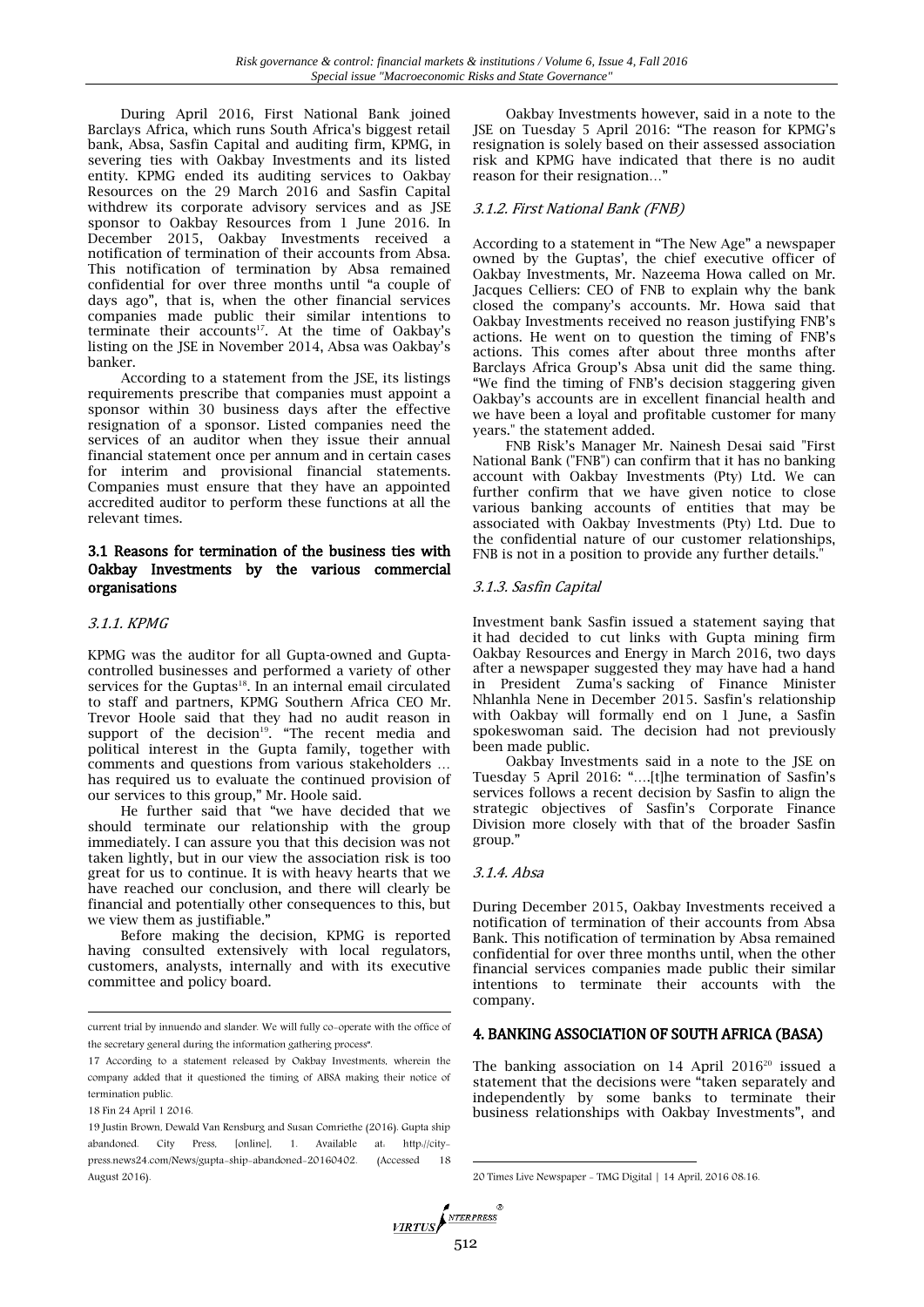said it was "incumbent on BASA to make the following points in order to stop such speculation":

 Each bank's respective action was taken "with total respect for customer confidentiality and all relevant regulations;

 Banks are one of the most stringently regulated businesses in the country because they hold public deposits in trust and must conduct business in a manner that does not introduce risks into the economy;

 Amongst the array of regulations banks must be governed by are those related to the current Financial Intelligence Centre Act (FICA), impending amendments to this act and anti-money laundering regulations;

 Customers of banks must also follow regulations related to these aspects, and it is incumbent on a bank to ensure its customers do abide by these regulations;

 These regulations make it incumbent on banks to conduct a detailed due diligence on customers, particularly those of a substantive nature and those that are in the public domain. Such due diligence is conducted on an ongoing basis to ensure the bank is aware of any significant changes in the affairs of the customer, particularly to satisfy itself that a customer is abiding by FICA regulations and anti-money laundering regulations; and

 A bank will take these matters into account when considering ongoing relationships with customers, and will take appropriate action, based on the circumstances.

BASA managing director Mr. C Coovadia said that the association was moved to issue the statement "to explain, in general terms, regulatory considerations banks would undertake in assessing customer relationships. Each bank will also consider its own business model, risk models and other matters specific to that bank's business in making such decisions".

# 5. BREEDENKAMP V STANDARD BANK

# 5.1 Background

This case dealt with the right of a banker to close a customer's account. Mr John Bredenkamp, and his two companies were international commodities traders that required banking facilities in order to conduct business in South Africa. They also required Pound Sterling and US Dollar denominated accounts to make and receive payment for commodities bought and sold internationally. In addition, Mr Bredenkamp required personal banking facilities. Consequently, they opened a number of accounts with Standard Bank of SA Ltd, during 2002. Mr Bredenkamp held a MasterCard credit card, a number of current accounts and two foreign currency accounts. One of his companies held a current account and the other a money market account.

On 8 December 2008, Standard Bank notified Mr Bredenkamp and his companies that it had suspended the credit card facilities and that it intended to withdraw them on 6 January 2009. One of Mr Bredenkamp's current accounts had an overdraft facility attached, and that was likewise suspended and was to be withdrawn on the same date. As far as the other current accounts and the foreign currency accounts were concerned, Standard Bank requested the Mr Bredenkamp and the two companies to make alternative arrangements because these were to be closed on 19 January 2009. At the request of Mr Bredenkamp and his companies, the Bank gave them extensions from time to time.

Mr Bredenkamp and his companies approached the High Court as a matter of urgency for an interim interdict restraining Standard Bank from cancelling the contracts, which underlie the banking facilities, and from closing the accounts. In the first instance the Court granted the interim interdict. On the return day the Court found that Mr Bredenkamp and his companies had not made out a case for an interdict and discharged the rule and dismissed the application.

Mr Bredenkamp appealed to the Supreme Court of Appeal against the decision.

Standard Bank sought to justify its right to terminate its relationship with Mr Bredenkamp and the two companies on two grounds. The first was that it had the right in terms of an express term of its contracts to close the accounts with reasonable notice. It also relied on an implied term with the same effect, namely that an indefinite contractual relationship may be terminated with reasonable notice. Standard Bank did not initially inform Mr Bredenkamp and the two companies of its reasons for termination.

Mr Bredenkamp and the two companies sought to attack the validity of the implied term and by implication the express term. Apart from a generalized attack on the basis of both being contra bonos mores, the constitutional attack was particularized with reference to a breach of rights contained in the Bill of  $RightS<sup>21</sup>$ .

# 5.2 The reasons for termination<sup>22</sup>

The Bank disclosed its reasons for termination in its first set of affidavits. The decision came about because of the listing of Bredenkamp and a number of entities owned or controlled by him as 'specially designated nationals' (SDNs) by the US Department of Treasury's Office of Foreign Asset Control (OFAC) on 25 November 2008. OFAC administers and enforces economic and trade sanctions based on US foreign policy and national security goals. The Bank became aware of the listing on 26 November.

MasterCard, a US company, is not permitted by US law to conduct any business directly or indirectly with any listed person or entity and the Bank, by virtue of its relationship with MasterCard, could not permit an SDN to use a MasterCard. The Bank was, accordingly, obliged to cancel the MasterCard account and Bredenkamp accepted before us that he was not entitled to any relief in relation to this account.

The reason why Bredenkamp was listed by OFAC is because he was said to be a 'crony' of President Mugabe of Zimbabwe and that he had provided financial and logistical support to the 'regime' that has enabled Mugabe 'to pursue policies that seriously undermine democratic processes and institutions in Zimbabwe'. Bredenkamp disputed these allegations. The Bank in turn did not suggest that the grounds for his listing were factually correct or justified and this Court, too, is not called upon to determine whether they are.

1

<sup>21</sup> at para [9] Bredenkamp v Standard Bank viz. 'section 9 (equality); section 10 (human dignity); section 14 (privacy); section 15 (freedom of religion, belief and opinion); section 16 (freedom of expression); section 18 (freedom of association); section 22 (freedom of trade, occupation and profession); section 25 (property); section 32 (access to information); section 33 (just administrative action); [and] section 34 (access to courts).

<sup>22</sup> paragraphs [12] –[19] Bredenkamp v Standard Bank.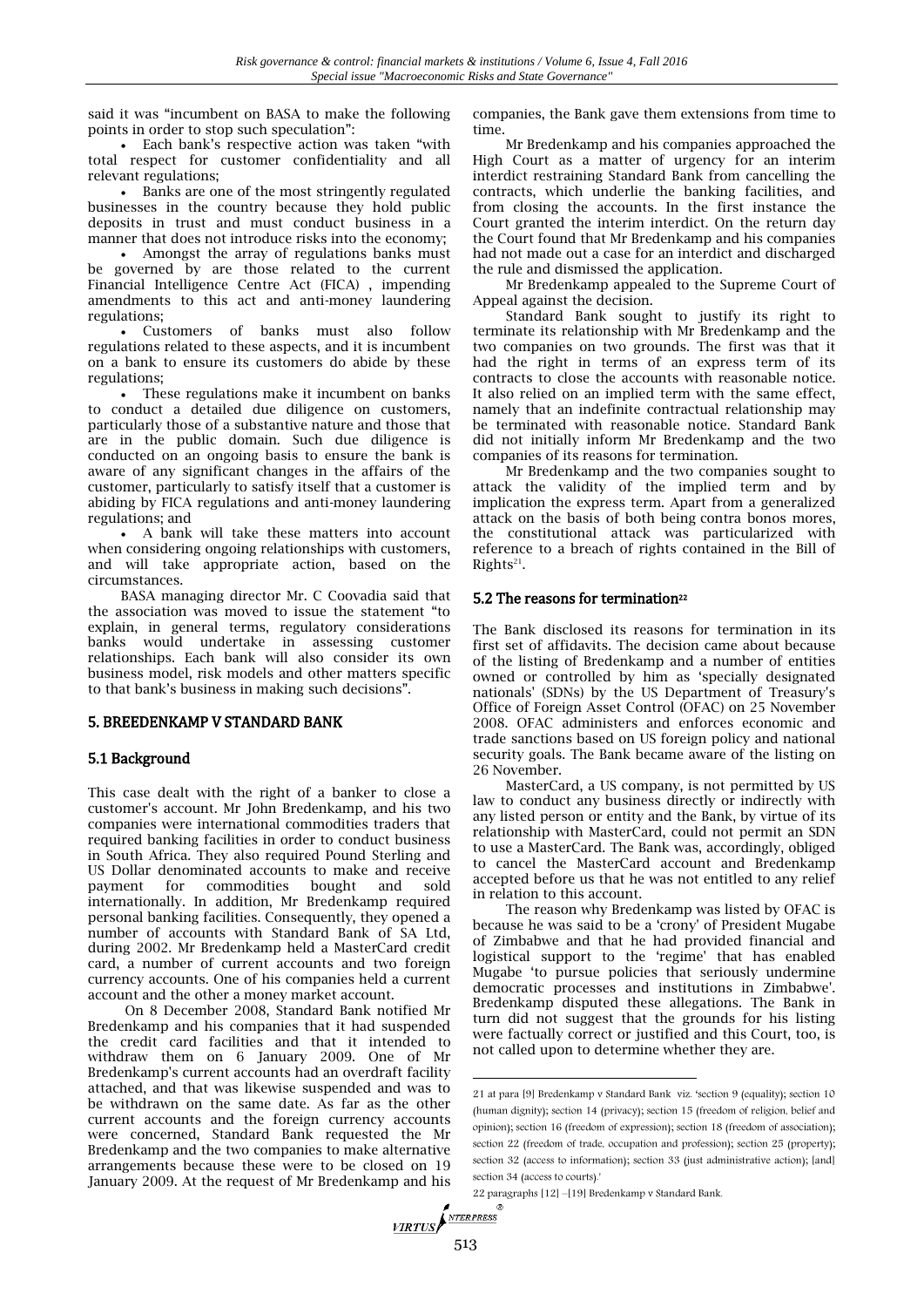An on-line report at the time alerted the Bank to the fact that Bredenkamp was allegedly involved in various business activities, including tobacco trading, grey-market arms trading and trafficking, equity investments, oil distribution and diamond extraction.

Bredenkamp was clearly not an ordinary customer. On one bank form he indicated that his monthly income was R500 000 during 2002. He was reputed to have been one of the 100 richest persons in the UK. He owned residences in several parts of the world. It is accordingly not surprising that the Bank, immediately after the listing (which in itself was evidence of his prominence and wealth), made internal inquiries and discussed his case at the level of senior executives and managers.

The Bank's first concern was that if it were to maintain its relationship with the appellants, 'domestic and foreign onlookers might reasonably believe or suspect that accounts held at Standard Bank would or could be used to facilitate unlawful and/or unethical acts' and its association 'might well undermine a bank's hard-won and fragile national and international reputation'. (My emphasis)

The Bank was also apprehensive of the possibility that any continued relationship with the appellants would create material business risks. Although the Bank itself is not bound to comply with the listing, many financial institutions with which it conducts business internationally are. These financial institutions impose stringent obligations in respect of the correspondent accounts they offer to banks such as the respondent. Any misstep by the Bank concerning a customer who is an SDN could lead to the seizure of funds transferred in bulk on behalf of a number of customers, to a closure of accounts or to an adverse report to OFAC. It follows that it was not only the Bank's reputation that it felt was at risk but that there were also material business risks.

Subsequently, but while the termination was suspended and before the filing of the answering affidavit, the Bank made further inquiries about Bredenkamp and established that, apart from his listing, he had an unenviable and dubious reputation locally and internationally. The allegations included the following: He was a sanctions buster not only of US but also of UN arms embargoes; he smuggled cigarettes and thereby circumvented customs and tax laws; he benefitted from the war in the Congo; he was the subject of serious fraud investigations in the UK and of police raids and tax evasion investigations in South Africa; his Dutch citizenship had been withdrawn; and that he was a 'paymaster of irregular commissions to SA government officials'. Once again, it must be assumed, as the Bank did, that these allegations may not be true: unfortunately, reputation is not necessarily based on fact but often on perception.

To add to Bredenkamp's woes the UK soon followed the US and Bredenkamp was placed on a consolidated list of financial targets in relation to the Zimbabwe 'regime'. The European Union followed suit on 20 February 2009. Bredenkamp has launched review proceedings in relation to the EU listing but there is nothing on the papers to indicate that he has taken any formal steps to set aside the other listings.

The Court found that "the appellants' argument is in many respects circuitous, self-destructive and, in any event, without merit"<sup>2</sup> .

For the purposes of this article the, Supreme Court of Appeal made the following findings: $24$ 

 It is difficult to see how someone can insist on opening a banking account with a particular bank and, if there is an account, to insist that the relationship should endure against the will, bona fide formed, of the bank".

 The Court found "it is difficult to see how someone can insist on opening a banking account with a particular bank and, if there is an account, to insist that the relationship should endure against the will, bona fide formed, of the bank.

 The Court also found it difficult to perceive the fairness of imposing on a Bank the obligation to retain a customer simply because other banks are not likely to accept that entity as a customer. The appellants were unable to find a constitutional niche or other public policy consideration justifying their demand. There was, accordingly, in the words of Moseneke DCJ no 'unjustified invasion of a right expressly or otherwise conferred by the highest law in our land'.

 "The Bank's cancellation was not premised on the truth of the allegations underlying the listing; it was based on the fact of the listing and the possible reputational and commercial consequences of the listing for the Bank".

 "The Bank did not seek to rely on the factual accuracy of the reports but on Bredenkamp's reputation itself. Their other complaint was that a bank is not entitled to take moral considerations into account when deciding to close an account. The answer is that the Bank did not make any moral judgment; it made a business decision to protect its reputation".

 "This leaves for consideration the question whether the Bank had (in terms of the relief presently sought) good cause to close the accounts. The Bank had a contract, which is valid, that gave it the right to cancel. It perceived that the listing created reputational and business risks. It assessed those risks at a senior level. It came to a conclusion. It exercised its right of termination in a bona fide manner. It gave the appellants a reasonable time to take their business elsewhere. The termination did not offend any identifiable constitutional value and was not otherwise contrary to any other public policy consideration. The Bank did not publicise the closure or the reasons for its decision. It was the appellants who made these facts public by launching the proceedings and requiring the Bank to disclose the reasons.

 The appellants' response was that, objectively speaking, the Bank's fears about its reputation and business risks were unjustified. I (Deputy President Harms) do not believe it is for a court to assess whether or not a bona fide business decision, which is on the face of it reasonable and rational, was objectively 'wrong' where in the circumstances no public policy considerations are involved. Fairness has two sides. The appellants approach the matter from their point of view only. That, in my view, is wrong".

 The appeal was accordingly dismissed with costs, including the costs of two counsel.

# 6. CONCLUSION

Taking into consideration the judgment in the Bredenkamp case, one finds it very difficult to see how Oakbay Investments can insist on having a banking account with a particular bank and insist that the

1

1

"….in terms of the valid agreement the Bank was entitled to terminate without any cause;

<sup>23</sup> Para 56 Bredenkamp v Standard Bank.

VIRTUS<br>514 24 Para 57-61 ibid.